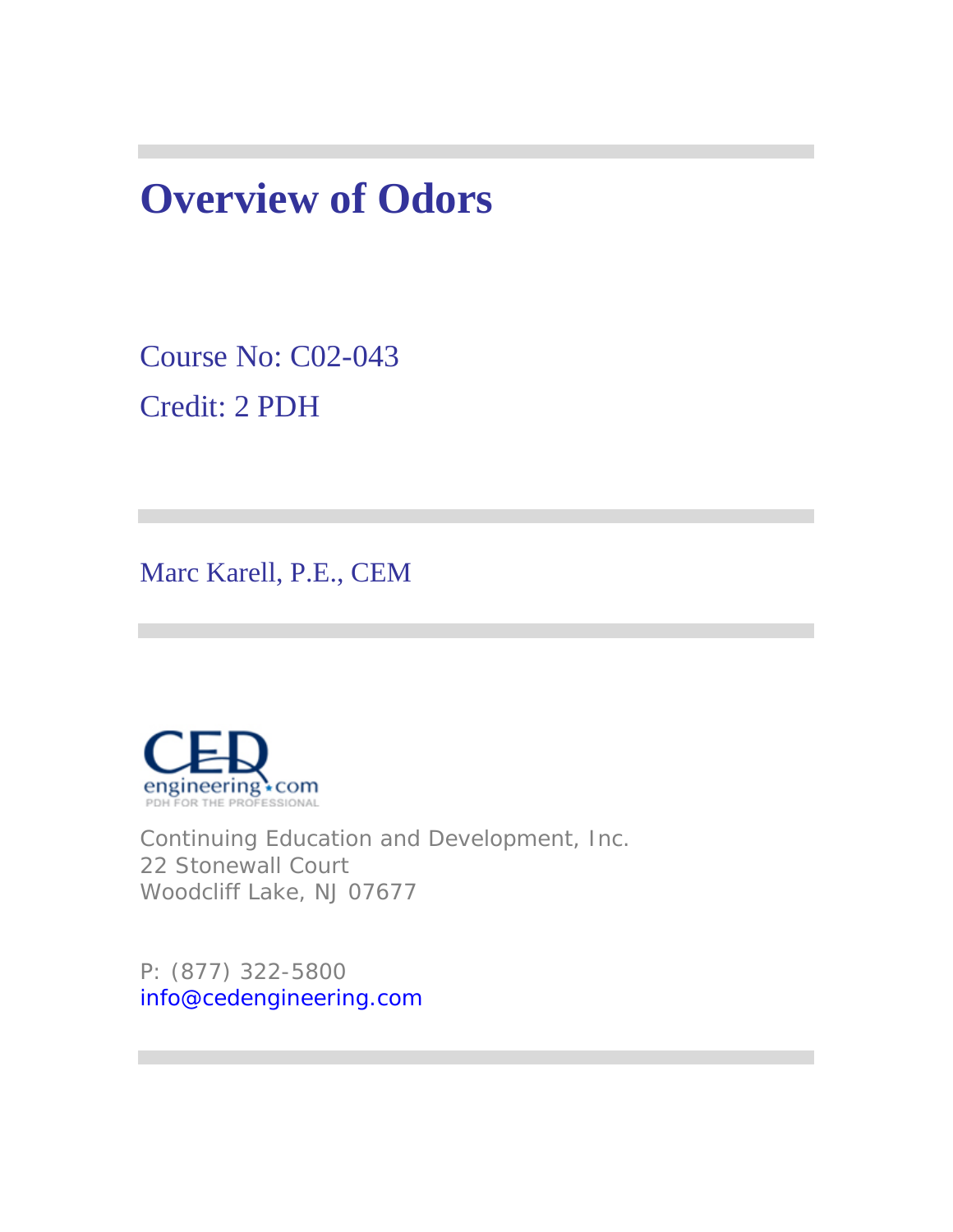# **Overview of Odors**

#### **Introduction**

One of the most challenging environmental problems that an engineer may face is that of odors, or specifically, malodorous compounds. Odor problems are often in contrast to typical problems faced by the environmental engineer because, as you will see, odors often trigger emotional responses from those exposed to it. Most people believe that if a compound has a strong, annoying odor, it must be toxic or otherwise unhealthy. Many people also believe that breathing in odorous compounds from outside sources is an infringement of their freedom to enjoy their property.

This reasoning is not always correct. There are many compounds that are lethal at certain concentrations, yet are odorless. For example, it was reported that in the late 1990's about 40,000 Americans per year required emergency room treatment from odorless carbon monoxide poisoning. And there are many compounds that have been determined to be neither toxic nor a public health threat at concentrations that are detectible and/or bothersome.

The solution to odor problems is to reduce the ground-level concentration of the odorous compounds to below their detection thresholds, even if the effort results in little environmental or health benefits. Another challenge facing the environmental engineer addressing an odor issue is that the very nature of an odorous compound has a detectible low ambient concentration. So the challenge is to determine and implement strategies to reduce emissions or ambient concentrations of such compounds to a very low concentration. Finally, odors often result in emotional outbursts by those exposed, leading to a unique burden of dealing with the public.

#### **Nature of Odors**

The study of odors is a complex one. Technology has not yet caught up to the human olfactory system (our nose), which is believed to be able to detect over 10,000 different compounds based on exposure to minute concentrations found in the ambient air. (Refer to the diagram of the human nose below.) Odor characterization is further complicated due to the complex chemistry taking place at the moment of sensation. Differences between people certainly exist too. What is odorous to one person may be undetectable to another (even healthy) person. What is annoying or downright disgusting to one person may be neutral or even pleasant to another. For example, the familiar scent of "coffee" is really the interaction of at least six compounds emanating from the drink and stimulating our olfactory senses.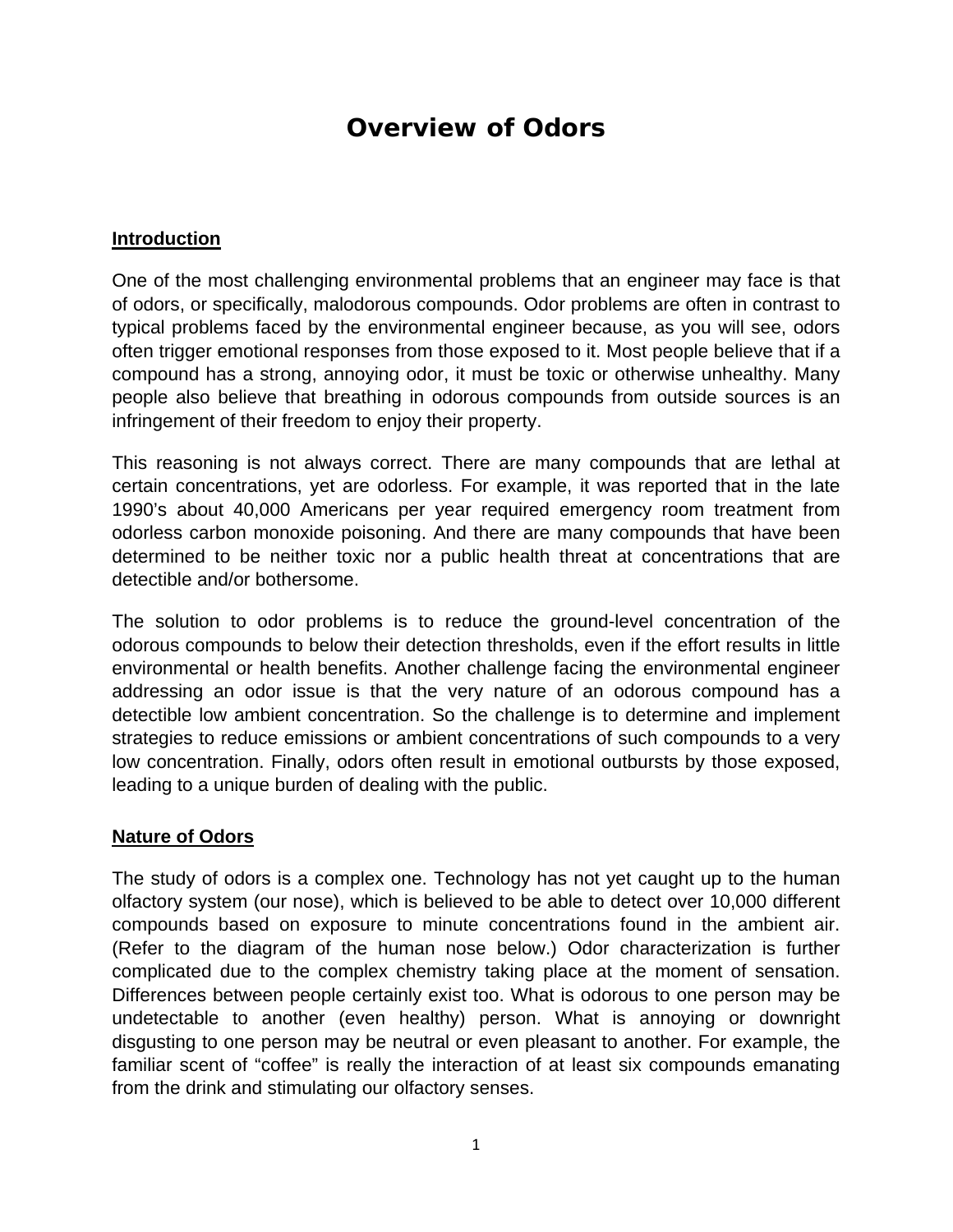

The chemistry of what causes certain compounds to stimulate olfactory nerves to cause the sensation of odor is incomplete. It is known that olfactory nerve endings in the nose do set out signals to a center in the brain, causing the different characteristics of odor that we are familiar with to be sensed. Complicating matters is that the odor center is located in the limbic portion of our brain next to an area specialized for emotion and next to one specialized for memory. This probably explains why stimulation of the odor center also causes stimulation of our emotions and strong memory retention of an odor episode. In addition, signals from the odor center of the brain are known to go to the frontal lobe which controls logical thought and contributes to our logical assessment of an odor and strategizing on how to react.

Further complicating matters is the phenomenon known as olfactory fatigue; the inability to distinguish odors after a prolonged exposure to those compounds. After a period of exposure, people can become desensitized to certain odor stimuli. This is particularly important to workers who may be exposed to the same odorous compounds on regular basis, but after time, do not realize it and do not protect themselves against it.

An odor detected by a person results from:

- the volatilization of a compound from the solid or liquid state into the gaseous state, followed by;
- the transportation of the gas away from the source and in the atmosphere (i.e., out through a stack or window and transportation by winds), and finally;
- detection by a person who has a specific sensory response when olfactory cells in the nose are stimulated by the particular gaseous compounds.

Odors can be generated from a variety of natural and human-caused processes and activities, from the scent of wild flowers in nature and foods in the kitchen to the smell of manure in agriculture and chemicals being used. Such compounds are found in the gaseous state, transported in the ambient air, and detected by our noses.

Many people associate odors with manmade industrial or wastewater processes. However, it cannot be emphasized enough that odor is very much a natural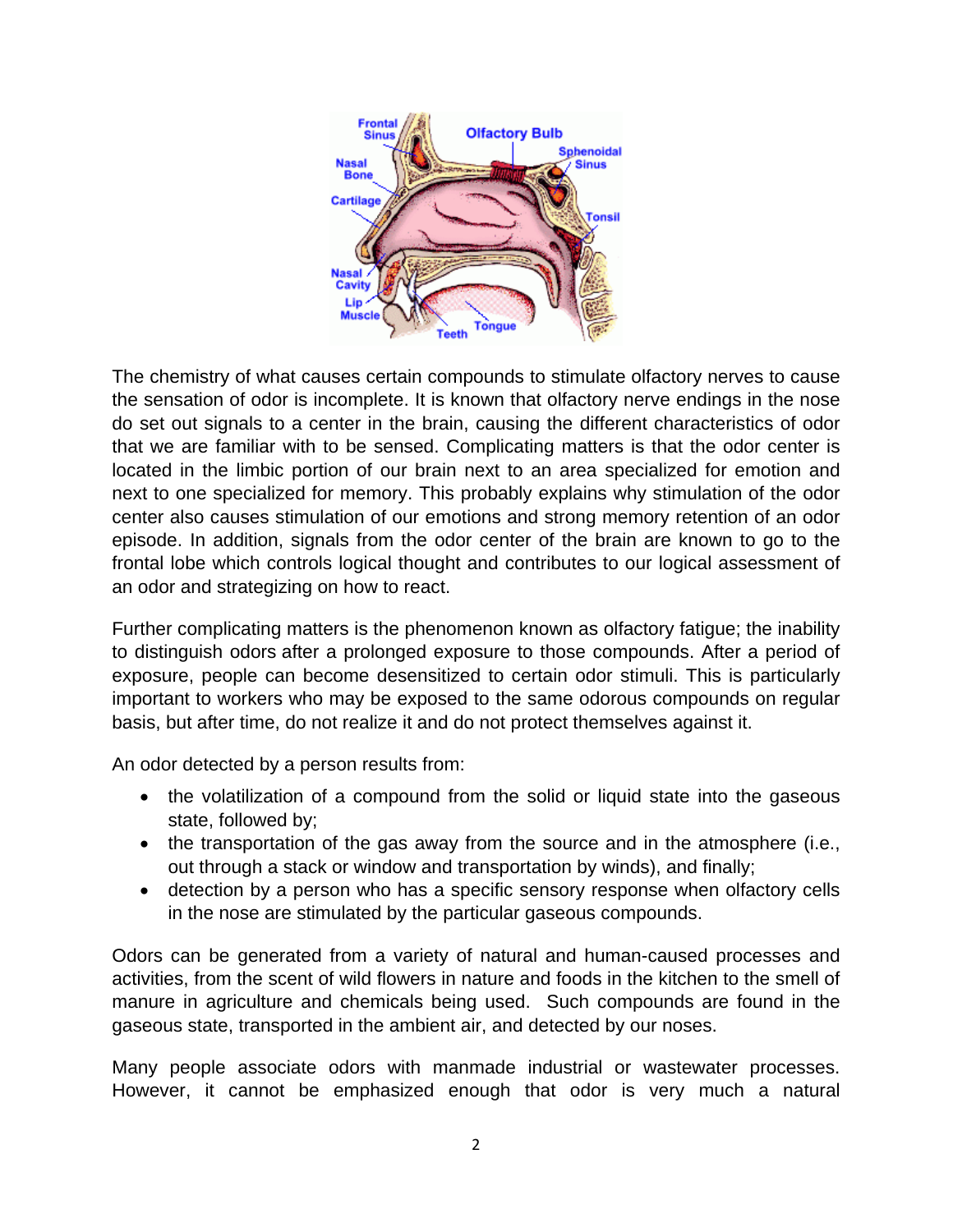phenomenon. Nature uses pleasant odors for attraction (i.e., insects pollinate flowers) and malodorous odors for protection (i.e., skunks). The scientific community does agree that for humans there is no exact correlation between human odor interpretation and toxicity. In other words, some odorless gaseous compounds have a significant potential public health risk, while many odorous compounds are not toxic. Therefore, scientists know that odor in and of itself is rarely critical in determining whether a compound poses a human health risk. Of course, the public often thinks differently. Please note the table below demonstrating this. A compound may not be detectible until its concentration is already considered toxic, while others are detectible well below the levels that are considered toxic. This table is presented for illustration purposes only.

| Compound       | Workplace (Toxic) Threshold* (mg/m <sup>3</sup> ) | Odor Threshold** (mg/m <sup>3</sup> ) |
|----------------|---------------------------------------------------|---------------------------------------|
| <b>Benzene</b> | 0.3                                               | 5                                     |
| Toluene        | 377                                               | 10                                    |
| Xylene         | 434                                               | 8                                     |
| Naphthalene    | 52                                                | 0.5                                   |
| Formaldehyde   | 1.2                                               | 0.1                                   |

\* Workplace air standards as presented by either ACGIH (TLVs) or NIOSH (TWAs). Values are not equivalent to residential exposure.

\*\*Odor Threshold is a rough estimate of the lowest concentration in air noticeable by smell.

For example, note that the common odor detection threshold for benzene is 5 mg/m<sup>3</sup> above its threshold for being toxic. One can be exposed to a level of benzene with adverse health risks without knowing it. The odor detection limit of naphthalene is over 100 times lower than the ambient concentration when it begins to show toxic effects.

Addressing odors is an important issue for residents in terms of quality of life. In general, the public becomes irate when it senses odors (even if pleasant, but particularly malodorous) inside one's home or on their property emanating from an external source. Interestingly, people will accept an odor wafting through their home if they generate it (for example, from a spice or sauce that they use while cooking), but not if it comes from somebody else. I was involved in a project involving a warehouse storing, blending, and packaging food additives and spices. Neighbors complained strongly of odors within their homes. When asked to describe them, they often described them as "vanilla", "strawberry", or "fruity". They admitted that the odors were pleasant or, at least, not annoying, but they did not want them in their homes.

Here is another example illustrating the "human" factor involved in addressing odor detection issues. A different flavoring facility had been in existence for over a century in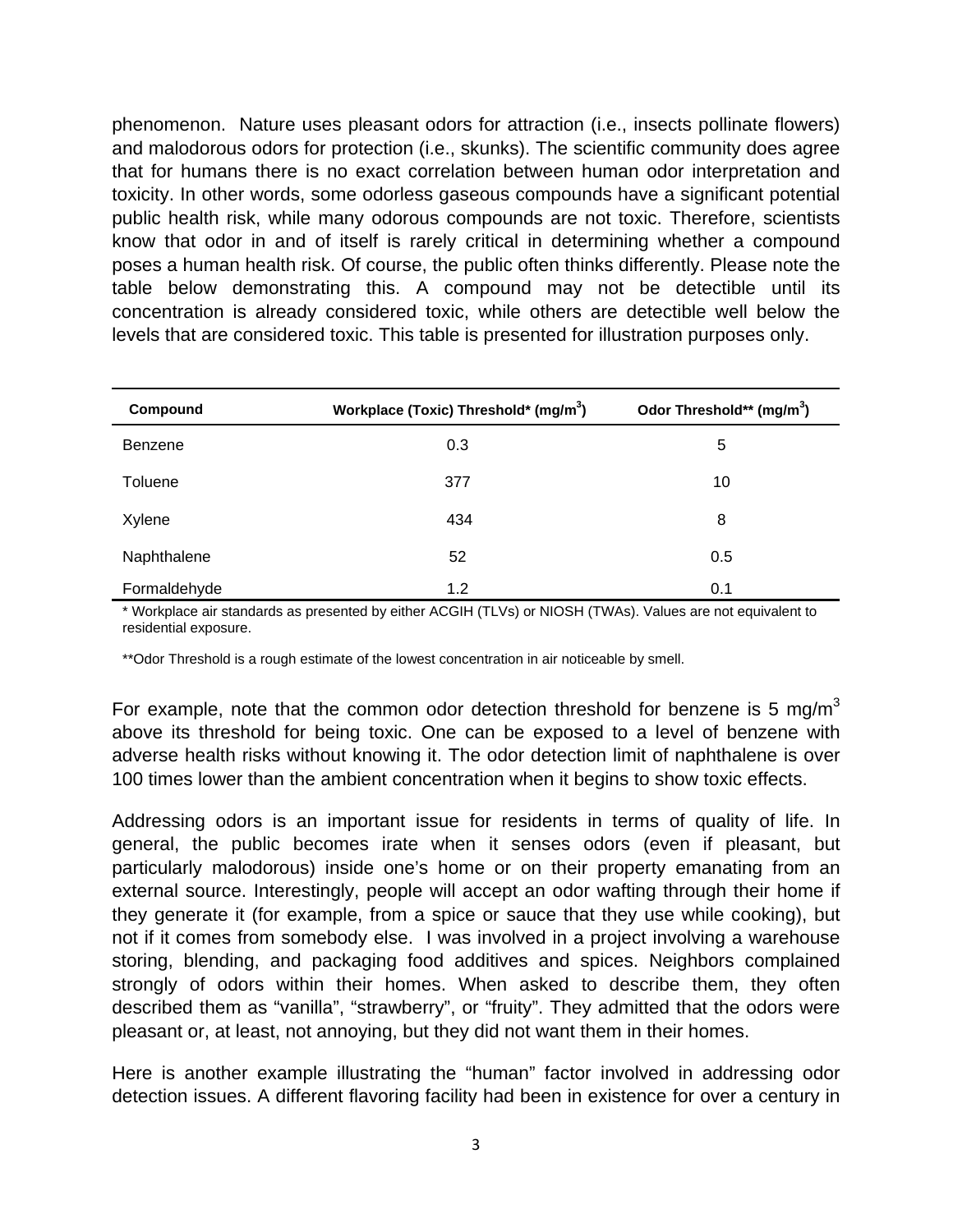an area that was hardly developed. They did little to control their odors because the few people who lived near enough to be able to detect them were plant workers who had gotten used to the odors or were not about to "make waves." A developer bought some land upwind of the prevailing wind and built condos and homes and sold these new "luxury" units. The new residents quickly began complaining about odors even though they rarely experienced them. After spending half a million to a million dollars (their life savings) on their new homes, they were not going to tolerate anything that would affect their lifestyle (or their investment). Of course, this leads to the debate of buyer beware; the buyers of the new homes should have done their "homework" and knew before buying the nature of the area. Also, came the argument of who was there first. Well, it was the industrial facility, of course, being a source of employment and taxes for decades and now these new people wanted to force their way. But fair or unfair to the facility, this is a different kind of argument, and ultimately, the plant, for the first time, had to seriously address odor control. (They had wished they had bought that land instead of the developer and let it stay fallow!)

#### **Air Pollution Regulations**

Because of the emotions involved with odors, odor control were among the first air pollution laws in states to please the public beginning in the 1950's and 1960's. But also because of the lack of precise science defining them, most of these laws are written as nuisance laws. Nobody is permitted to be responsible for a discharge, emission, etc. that would cause a nuisance or negatively affect the quality of life of another person. Typical of these rules is New York State's regulation 6 NYCRR Part 211.2, Air Pollution Prohibited, as follows:

No person shall cause or allow emissions of air contaminants to the outdoor atmosphere of such quantity, characteristic or duration which are injurious to human, plant or animal life or to property, or which unreasonably interfere with the comfortable enjoyment of life or property. Notwithstanding the existence of specific air quality standards or emission limits, this prohibition applies, but is not limited to, any particulate, fume, gas, mist, odor, smoke, vapor, pollen, toxic or deleterious emission, either alone or in combination with others.

Given the lack of precise science, this is a difficult rule to enforce. The New York State Department of Environmental Conservation (NYSDEC) has historically enforced this rule to address odor complaints. But how can it be proven that a facility's emissions actually caused the nuisance to someone else? The NYSDEC (and other agencies) normally proceed by sending an Inspector to the site after receipt of an odor complaint. The Inspector must detect the odor past the property line during the visit and be able to track and prove its specific origin. It is quite common that by the time the Inspector arrives at the site the odor episode has ended and he or she cannot detect an odor. Even if an odor is detected, the Inspector may have difficulty proving its origin to a specific property or activity. For example, an odor may be so common that it may originate in several places. Finally, because of all of this uncertainty, many agencies do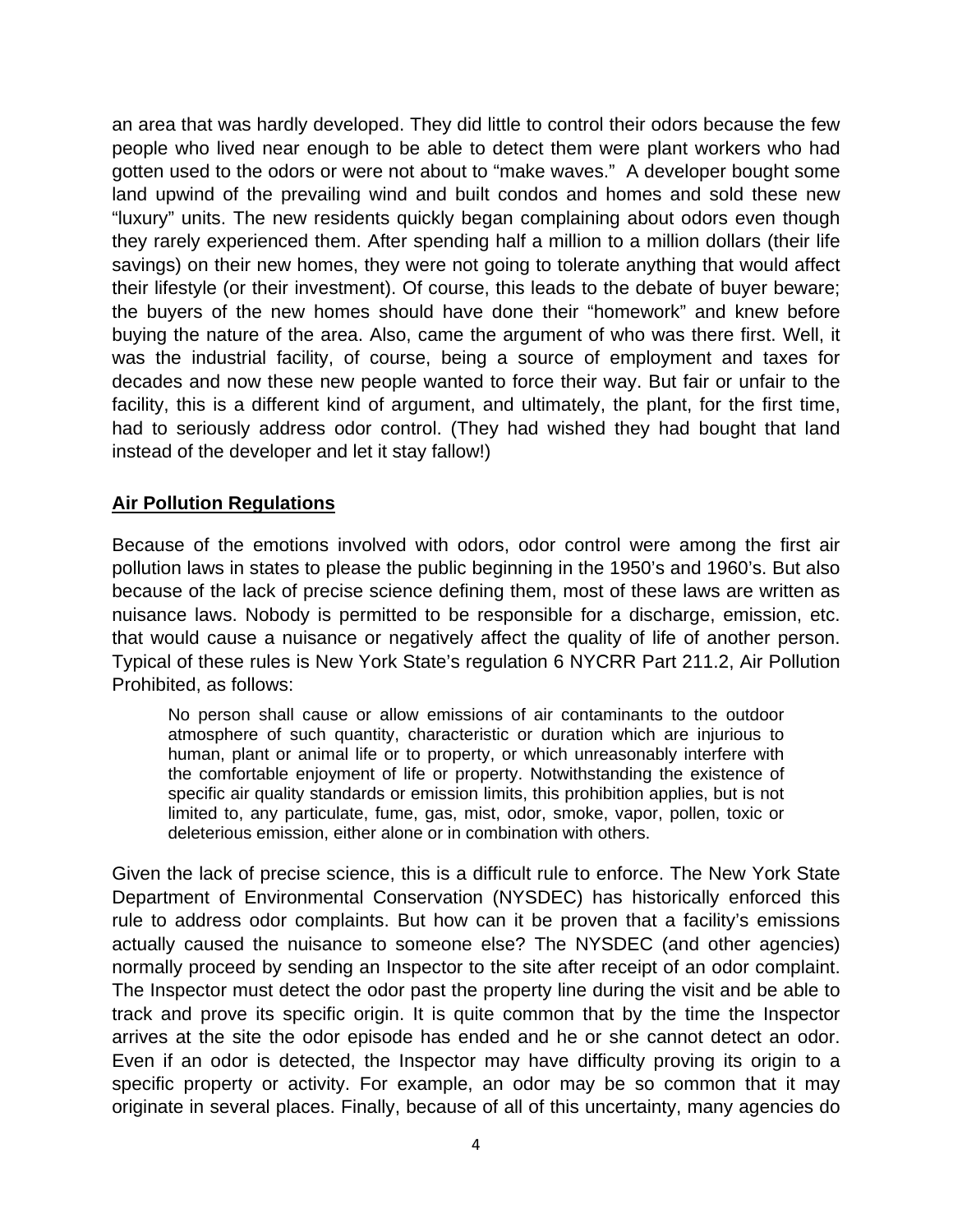not aggressively look for these types of violations nor fines the guilty party a huge amount. (A company that receives a citation has many avenues to contest it.)

Yet, the odor problem may remain and as it lengthens in time, the surrounding neighborhood can get quite emotional. Companies realize that good will is of growing importance to their well-being, and being accused of causing a malodorous situation (rightly or wrongly) can negate years of efforts. Therefore, it is in a facility's best interests to address odor complaints and not dismiss them as meaningless.

#### **Odor Characteristics**

To begin to address an odor concern, it is important to understand the characteristics that odor.

As mentioned above, an odor is detected when enough olfactory nerves are stimulated to create a nervous signal to the brain which recognizes it as an odor. Therefore, odor detection depends on the concentration of a compound in the ambient air exceeding an "odor detection threshold" to stimulate the olfactory nerves. This threshold can vary from person to person. It is common for firms studying odors to convene groups of people (odor control "panels") to determine the average or typical detection threshold.

It is possible to have an ambient concentration of an odorous compound, yet it not be detectible by anyone if that concentration is low and below its odor detection threshold. That is the goal of the environmental professional is to reduce emissions into the atmosphere or dilute the compounds sufficiently so that it is not detected.

What follows are the main properties of an odor, and what is generally studied to develop a better understanding of the compounds that may be causing people in a community to detect an unpleasant odor.

**Character.** The character of an odor is the actual description of what it smells like to people, so that such odors can be determined and individualized in the future. There are nearly 150 common characteristic descriptors. Examples of an odor's character (sometimes also called quality) include "rotting berries", "skunk-like", "oily", and "vanilla".

**Strength.** The strength of an odor refers to its overall intensity or concentration. The stronger the odor, the more likely a resident will find it objectionable. Even pleasant odors, such as perfumes, can be annoying at high odor strength.

Strength is sometimes measured based on a dilution to threshold or D/T scale. A sample of ambient air is diluted by a known amount of fresh air and a panel determines how much it is diluted before it becomes barely detectible.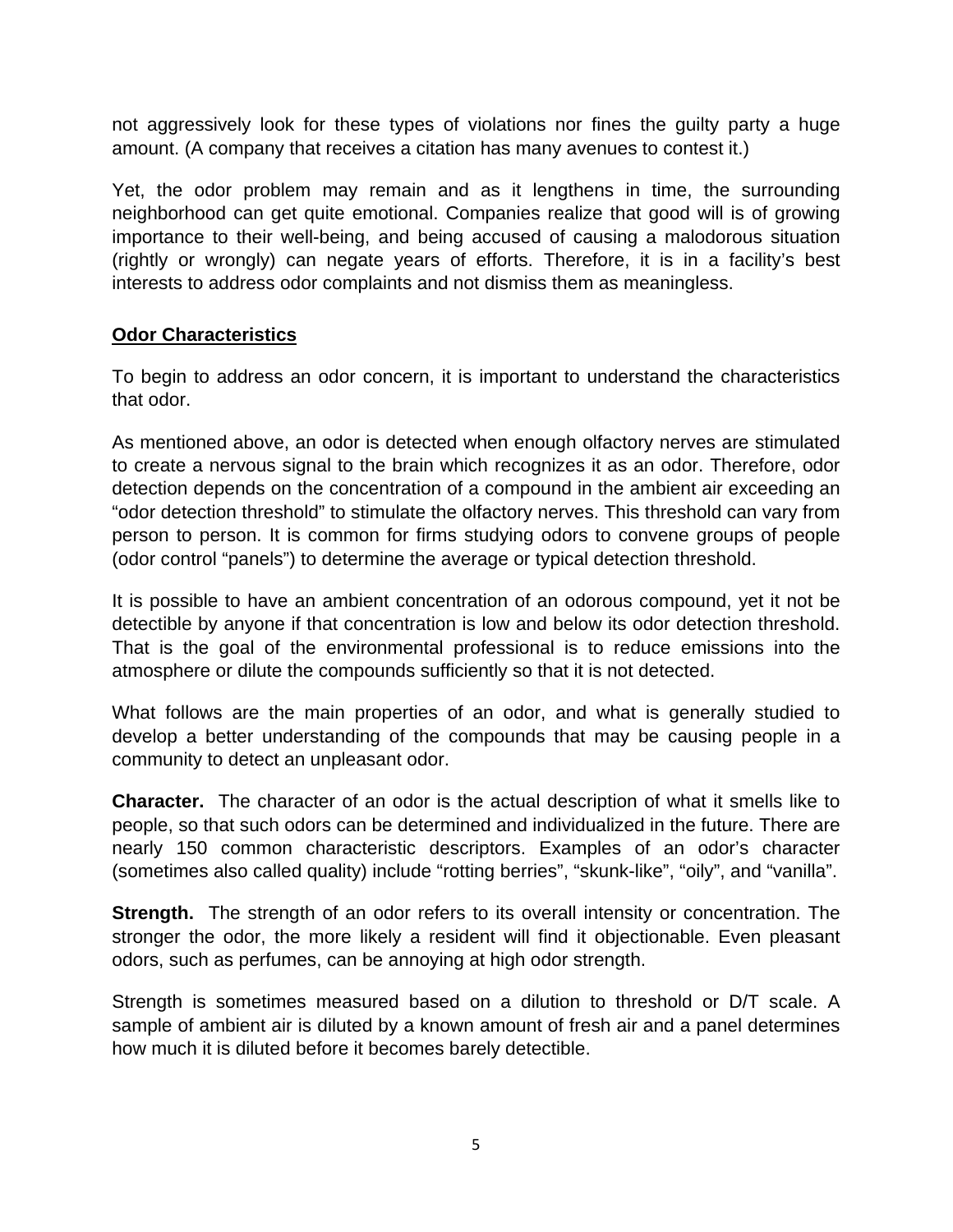Note the difference between strength and character. It is possible to have an odor that has such a low strength that it is detectible, yet cannot be characterized. People in an odor control panel may state that something is there (it is detectible) but cannot describe it. While some may think this is impossible or is counterintuitive, this is a real phenomenon.

Strength is also measured on an eight-point scale, ranging from 1 which represents a very faint, barely detectible odor with no ability for characterization, to 8 which represents an overwhelming, intolerable odor that prevents the person from focusing on anything but the odor ("stops people in their tracks"). The odor intensity scale is as follows:

- 1 is an odor that is barely perceptible and may not be detected unless the person is specifically trying to detect odors;
- 2 is an odor that is very light, able to activate the sense of smell, but may not be distinguishable in characterization;
- 3 is an odor that is detectible, distinguishable, but not necessarily objectionable;
- 4 is an odor that is light to moderate, is distinguishable, and may be at times objectionable;
- 5 is an odor that is moderate, is distinguishable, and may be objectionable and/or irritating;
- 6 is an odor that is moderate to strong, very distinguishable, at most times objectionable, and may cause people to avoid the area;
- 7 is an odor that is strong, objectionable, and would cause most people to avoid the area completely; and
- 8 is an odor that is very strong, overwhelming, and intolerable for any length of time.

**Duration.** The duration is the elapsed time of each odor episode. Longer duration odor episodes can lead to more quality of life complaints than episodes of short durations which may "pass by" and be forgotten.

**Frequency.** The frequency refers to how often the person experiences odor episodes. The more frequent the intrusion into the community's life, the more objectionable each experience becomes; as such repetition breeds greater annoyance or emotion.

The cumulative effect of these four parameters: character, strength, duration, and frequency, is important to understand the odor and to develop strategies to reduce emissions of the offending compounds. When cataloging odors, the environmental engineer should collect data from people who complain about the odor to compile details of these 4 parameters when possible.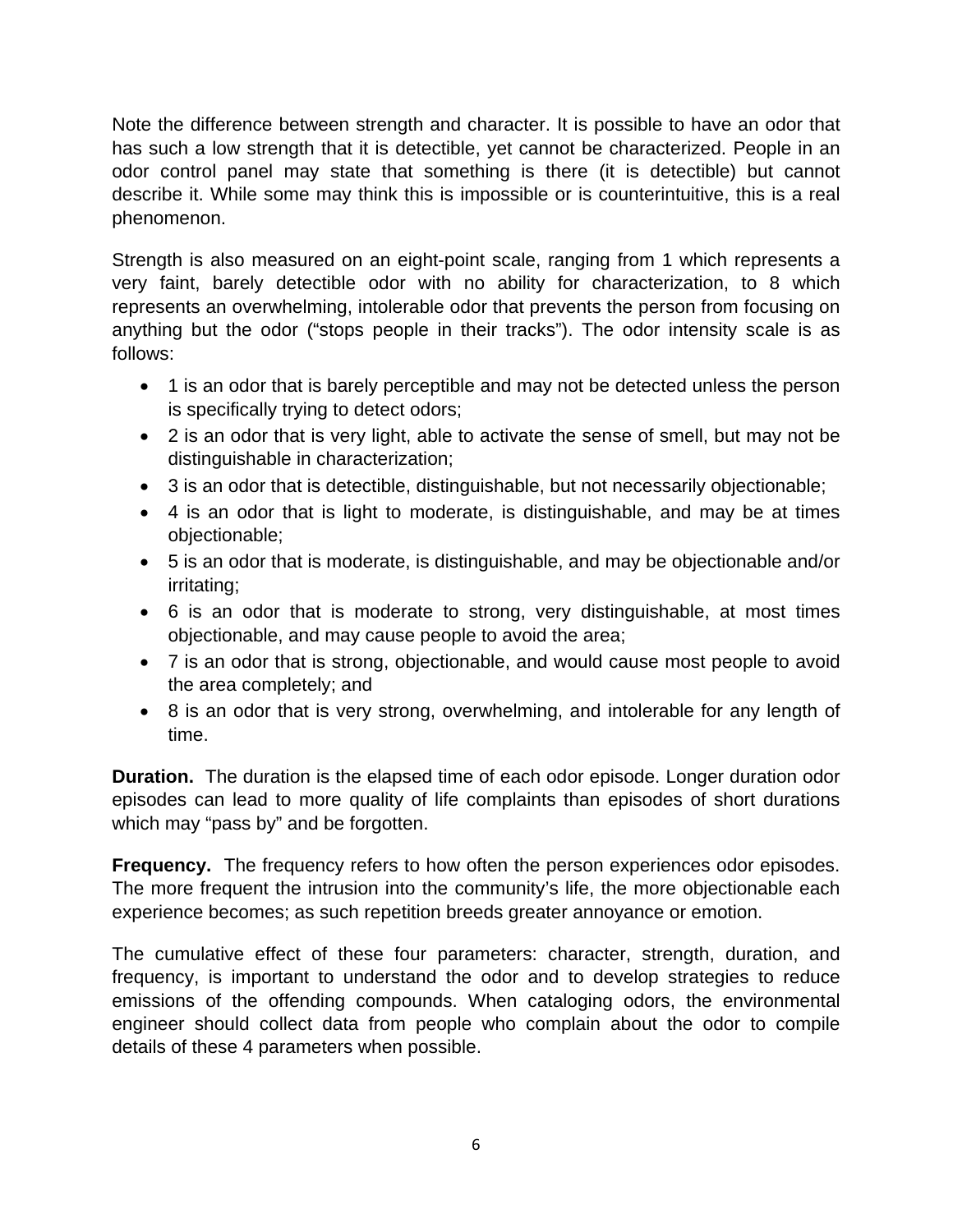#### **Odor Sources**

To investigate an odor complaint it is important to identify the source of the odor. It is important to reliably trace it back to a presumed source. Correlating an odor to its direct source is the key to devising strategies to reduce emissions below its detection threshold and, therefore, its nuisance effect.

Therefore, an important parameter to record when gathering information from people complaining about odors is the direction of the wind when the odor is sensed. This will point you in the right direction of where the odor originates.

Once some potential sources are identified (based on wind direction or based on the odor's character correlating to what they may use or emit), it is important to correlate the timing of odor detection to activities at the potential sources. However, be careful before determining that an odor could not have come from a certain plant because it was "closed" at the time of detection. There may be a time lag between operation and emission of the odorous compounds. I was involved in one project where the community believed that an odor emanated from a certain industrial facility based on the compounds it uses and their odor characteristics. The facility denied that it was the source because the neighbors stated that odors were worse in the late afternoon and early evening, but this was not when they performed the activities that may have caused emissions. In addition, they operated control equipment to capture the odorous compounds, such as carbon canisters attached to the underside of the roof. The problem was that as time went by in a given day, the roof became hotter and hotter as it absorbed more of the sun's radiation, heating the canisters, causing the compounds to (all at once) desorb from the canisters, exceeding odor thresholds, culminating in the late afternoon. This is what caused odor emissions from morning activities to be detected in the late afternoon.

Perhaps the most common source and operation that causes odor complaints is wastewater and its treatment. Municipal and industrial wastewater contain about 30 to 40 compounds that have low odor thresholds. The most common ones are sulfurcontaining compounds, such as hydrogen sulfide  $(H_2S)$ , dimethyl sulfide, carbon disulfide, and mercaptans, which have been chemically reduced by bacteria. Some nitrogen-based compounds, such as ammonia and amines, are found in wastewater as well. These compounds are prevalent in wastewater (byproduct of bacterial degradation), have very low detection thresholds, and are quite volatile into the air.  $H_2S$ is the main compound representative of wastewater odor because it is prevalent, toxic (at high enough concentrations), and easy to measure.  $H_2S$  has an odor detection threshold in humans as low as 1 part per billion (more commonly at 10 ppb) that can be measured by readily available hand-held monitors. Its character (along with that of other sulfur compounds) is easy to describe ("rotten eggs"). Its Immediately Dangerous to Life or Health (IDLH) standard is 100 ppm. Identification of "rotten eggs" odor is a sign that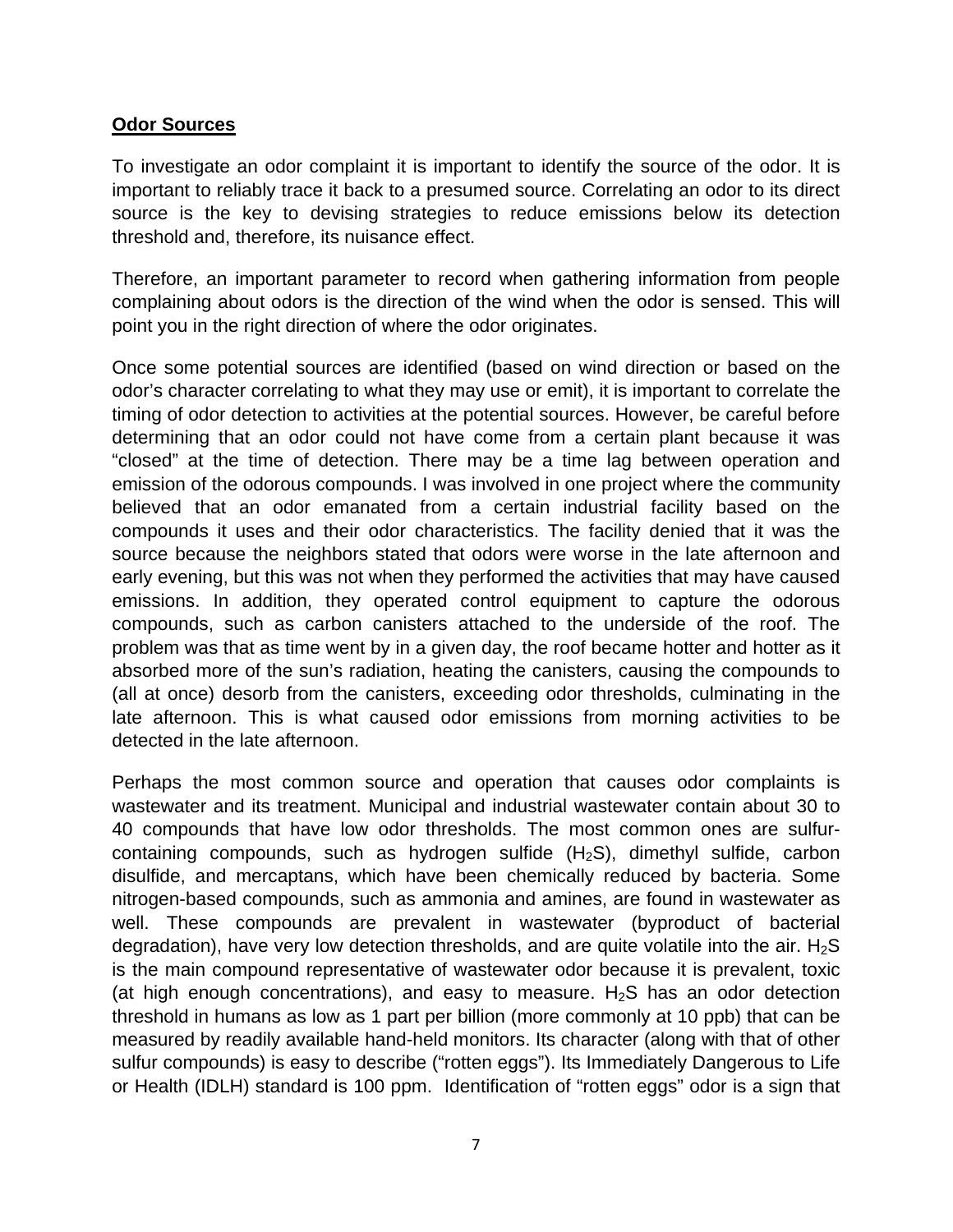there is a wastewater treatment process nearby with odors not captured or that there is an uncovered wastewater stream nearby.

Potential odor sources can be assessed by a combination of odor monitoring and modeling. Monitors exist to record real-time concentrations of many common odorous compounds. Typically, several units are placed on property lines and the concentration of the compounds in question in the ambient air are measured and recorded over a time frame (commonly 24 hours, but sometimes less). A disadvantage of this approach is the expense, not only of renting the equipment, but the labor to service and/or take samples for analysis and servicing them. This can limit the length and breadth of many studies. Most studies also include a meteorological station to record wind speed and direction while the sample is taken. Such real-time data can be valuable. However, it may not necessarily indicate the exact point of origin.

Dispersion modeling can be performed for  $H_2S$  or any gaseous molecule from a stack or exit location to estimate concentrations at exact points where people may be exposed to it (receptors) given the understanding of the area topography and climate. Such models can estimate the cumulative concentration from many sources. However, these are computer models, may not represent perfectly real conditions, and are based on the information inputted. Therefore it must be realized that such computer-based estimates are indeed just that: estimates.

### **Odor Control**

The goal of odor control is not necessarily to eliminate the odorous compound, but to reduce its concentration in the ambient air outside the source's property line (receptor) so that it is below the compound's detection limit. Still, this is a challenge given that many nuisance compounds have very low detection thresholds. While some general approaches are discussed here, they will emphasize application to wastewater odor control since this is the most prevalent source of odor problems.

The first priority for the environmental engineer in designing the best odor control strategy is to have a full understanding of what the odorous compounds in question are and their potential concentrations, not only at the receptor end but at the source as well. The engineers also needs to have an understanding of how much the compound needs to be diluted and the inlet characteristics into a potential control device. Therefore, it is important to perform a complete emissions inventory at the source(s) of odorous compounds and answer the following questions:

- How many such odorous compounds are there and what are the maximum concentrations that may be found in the exhaust or air leaving the process or building?
- What is the timing of such emissions?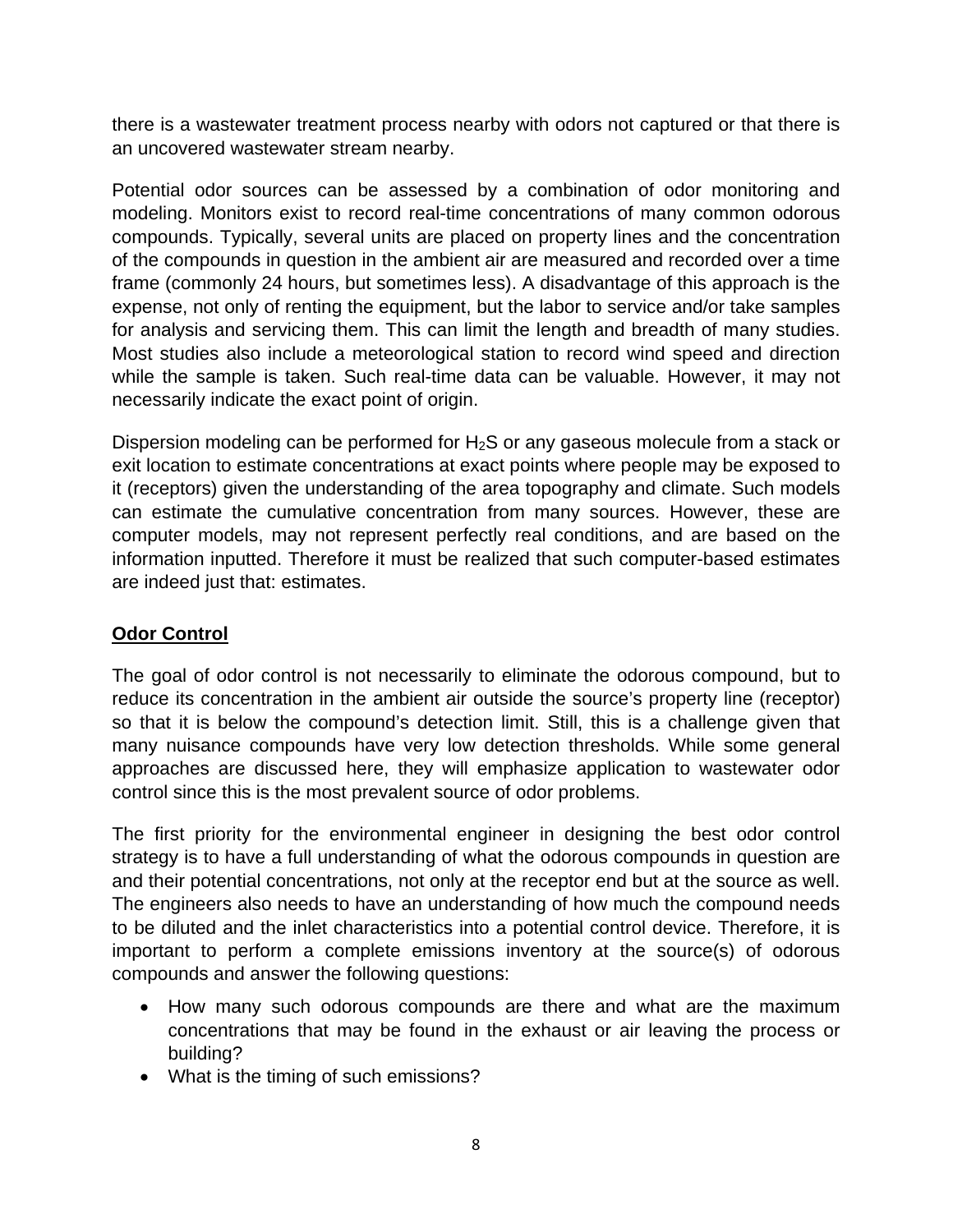• Could two or more odorous compounds be released simultaneously or may concentrations vary throughout the day? Or is there no reliable pattern?

By understanding the nature and pattern of odorous emissions the environmental engineer can develop the most reliable options for their elimination.

## **Process Modification.**

There are several approaches to odor control. The first approach that the environmental engineer should examine is whether the odor problem is caused by a simple, unintentional release of the compound in question. Can a simple process modification or repair successfully solve the problem? Simply repairing a leak or covering an opening may be sufficient to eliminate the odor problem. Similarly, the environmental engineer should research reasonable steps to modify the process to reduce the volatilization of the compound in question. One common example is reducing the turbulence of the liquid phase compounds, thereby reducing volatilization into the air. Can a reduction in turbulence be achieved without affecting the process? If so, this could contribute to solving the problem. Understanding the process may identify other means to modify it without affecting the product, yet reducing volatilization or concentration of the compounds in question.

# **Chemical Addition.**

Another approach to controlling odors is chemical addition to alter the odorous compound or to minimize its volatilization into the air. Some examples of chemical additives and their effects include:

- Binders: addition of iron salts to convert the odorous compound in the liquid phase into a solid which will fall out of the solution and be captured;
- Oxidants: addition of oxidants, such as chlorine and hydrogen peroxide, to reduced compounds, such as  $H_2S$  and ammonia, will convert the odorous compounds to other, non-odorous compounds;
- Caustic: addition of caustics, such as sodium or potassium hydroxide, can raise the pH, causing the odorous compound to stay polarized and remain in the solution (a lower percentage volatilizes into the atmosphere);
- Nitrates: addition of calcium or sodium nitrate reduces the degree of reduced sulfur-containing compounds from forming;
- Enzymes: addition of enzymes could permanently modify the odorous compound.

# **Odor Control.**

If modifying or repairing the process and chemical addition do not succeed in reducing the concentration of an odorous compound below its detection threshold, then a more active approach is necessary. The following steps need to be taken: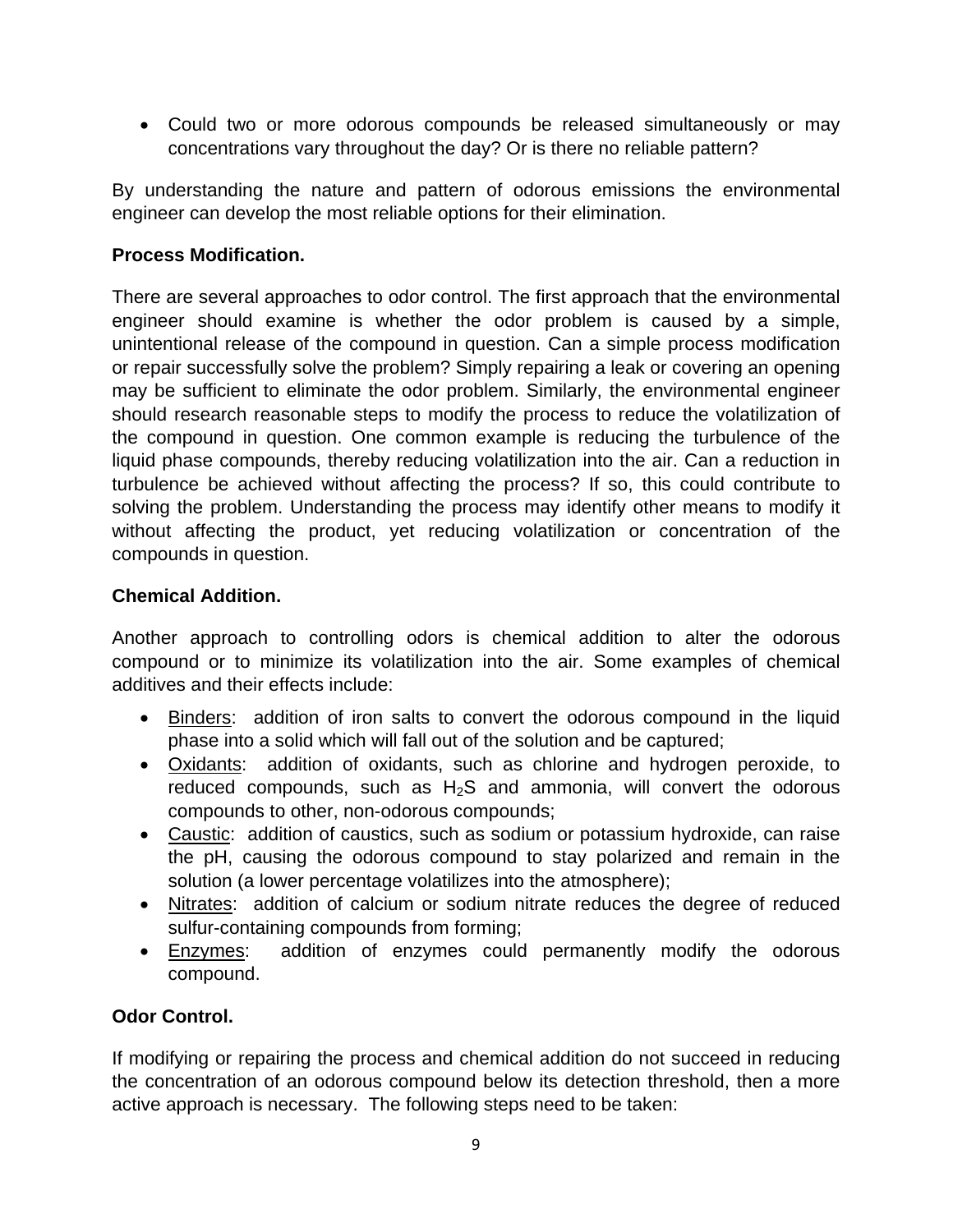**Isolate.** First, the source(s) of odors must be isolated, such that the air containing the volatilized odorous compounds is separated from the main sources of exhaust air. This allows the proper design of the control equipment or strategy and more cost effectively addresses the main source of odors.

Again, given the low detection threshold of these compounds in question, this is not an easy task. The best approach is to put a cover over the area to keep the odorous air in place and convey it elsewhere for treatment. The cover must be properly extensive (exact fit) and not cause any leaks. It must be made of material that is not damageable by the liquid or gas (for example, non-corrosive), and be durable for many years. For open wastewater treatment areas, fiberglass-reinforced plastic, aluminum, concrete, and stainless steel are commonly used as covers. The shape of the cover is important, too, as  $H_2S$  and other odorous compounds are combustible if they build up excessively. Covers are commonly flat, arched, or geodesic dome-like. Maintain negative pressure.



**Conveyance.** Now that the source is isolated, its odorous exhaust must be conveyed to a control device. It is important to maintain negative pressure to prevent leaks or backflow and to ensure that the air does flow downstream to the control device. Conveyance parameters are particularly important should workers need to be present for any repairs or other work.

**Control Devices.** There are many control devices that treat and remove odorous compounds from the exhaust air. The most common one in wastewater treatment plants is carbon adsorption. Adsorption is a physical process where the gas stream flows through a solid bed of particles, and certain gas molecules physically attach and adhere to the outside of a solid molecule. This is a physical attachment and is not to be confused with absorption, which is dissolving of a compound in a liquid. The attachment is caused by polar forces that are weaker than chemical bonds, called chemisorption.

In practical terms, the most common adsorbant used in pollution control is activated carbon because of its affinity for many compounds, its inexpensive cost, its history of success, and its huge external surface area. A given carbon molecule has a considerable external area for gas compounds to "find" and adhere to.

Certain gas compounds have a strong affinity to adhere to carbon while others have a weak or no affinity. Therefore, the affinity of the odorous compounds, you wish to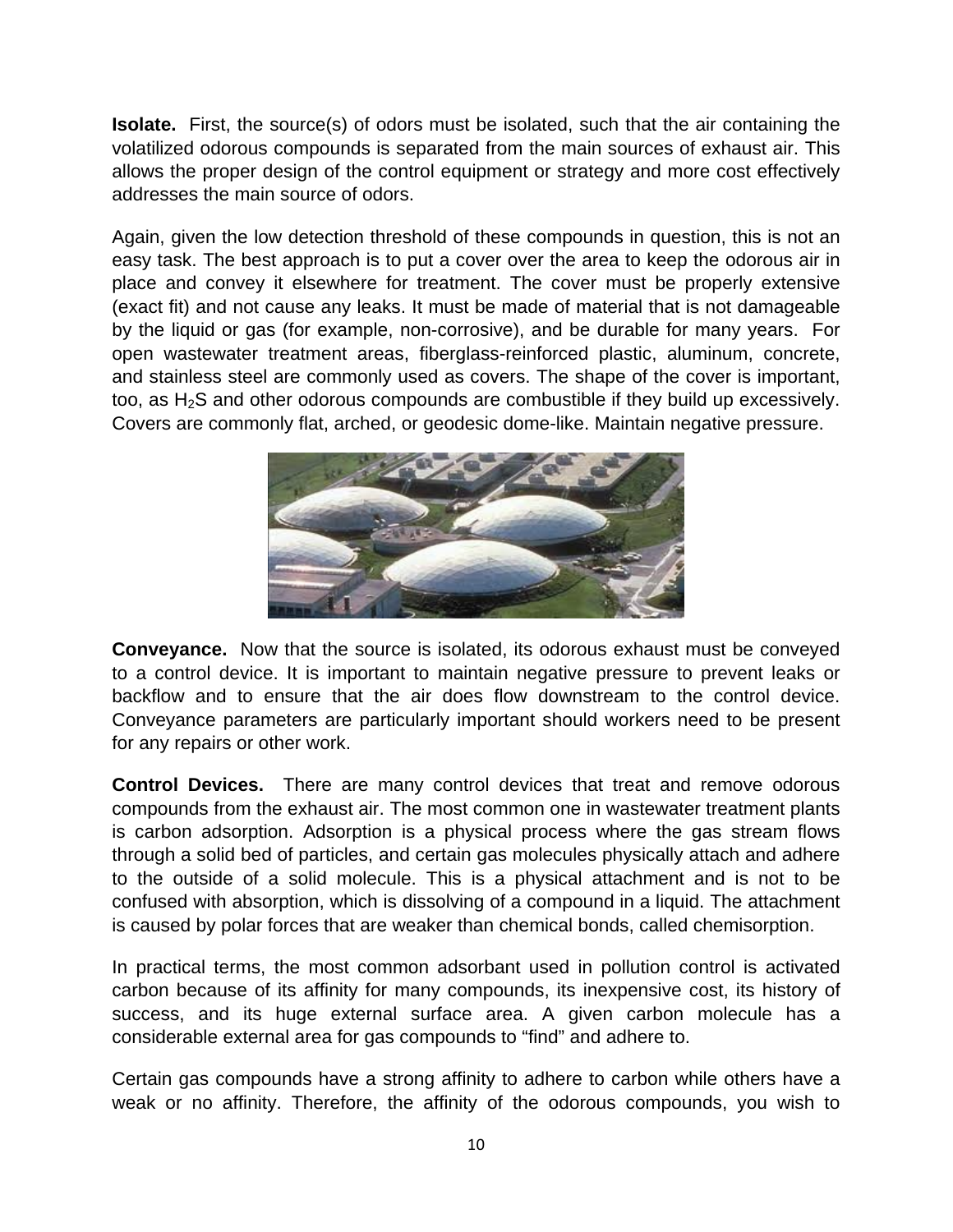remove from an air stream, to carbon must be fully understood before selecting this technology. Nearly all of the common odorous compounds from wastewater treatment (ammonia and the reduced sulfur compounds) have a high affinity to carbon. So carbon adsorption is an excellent choice for most wastewater control applications. However, if the compound that needs to be removed has a low affinity to carbon, then this technology should not be used. Another consideration in designing the carbon adsorption system is that the inlet stream cannot be too concentrated for the size of the carbon bed. Otherwise, some odorous compounds may breakthrough the device and be emitted without binding to the carbon.

Typically, carbon adsorbers contain two beds of solid. Exhaust (odorous) air is conveyed to one bed which is removing compounds, while the other bed is desorbing compounds that have already adsorbed earlier. Most compounds are easy to desorb with heat, steam, or vacuum. Then they can be captured and treated for permanent disposal.



In summary, carbon adsorption is an effective way to control many odorous compounds. It works effectively on low to high concentration streams, as long as the size is proper for a high concentration stream (so there is no breakthrough). As long as the unit is managed properly (bed is monitored and taken offline when it is "full" and desorbed for reuse), then it can control over 99% of the inlet compound (such as  $H_2S$ ). The key factor is the degree of affinity of the compound for carbon.

It is critical to monitor the use and effectiveness of any control option, particularly carbon. As discussed earlier, I worked on an industrial project involving a facility whose neighbors complained of odors from compounds with odor characteristics unique to the activities of that facility. The neighbors said that most of the odors were detected in the mid to late afternoon and early evening, with little or no odor at night, in the morning, or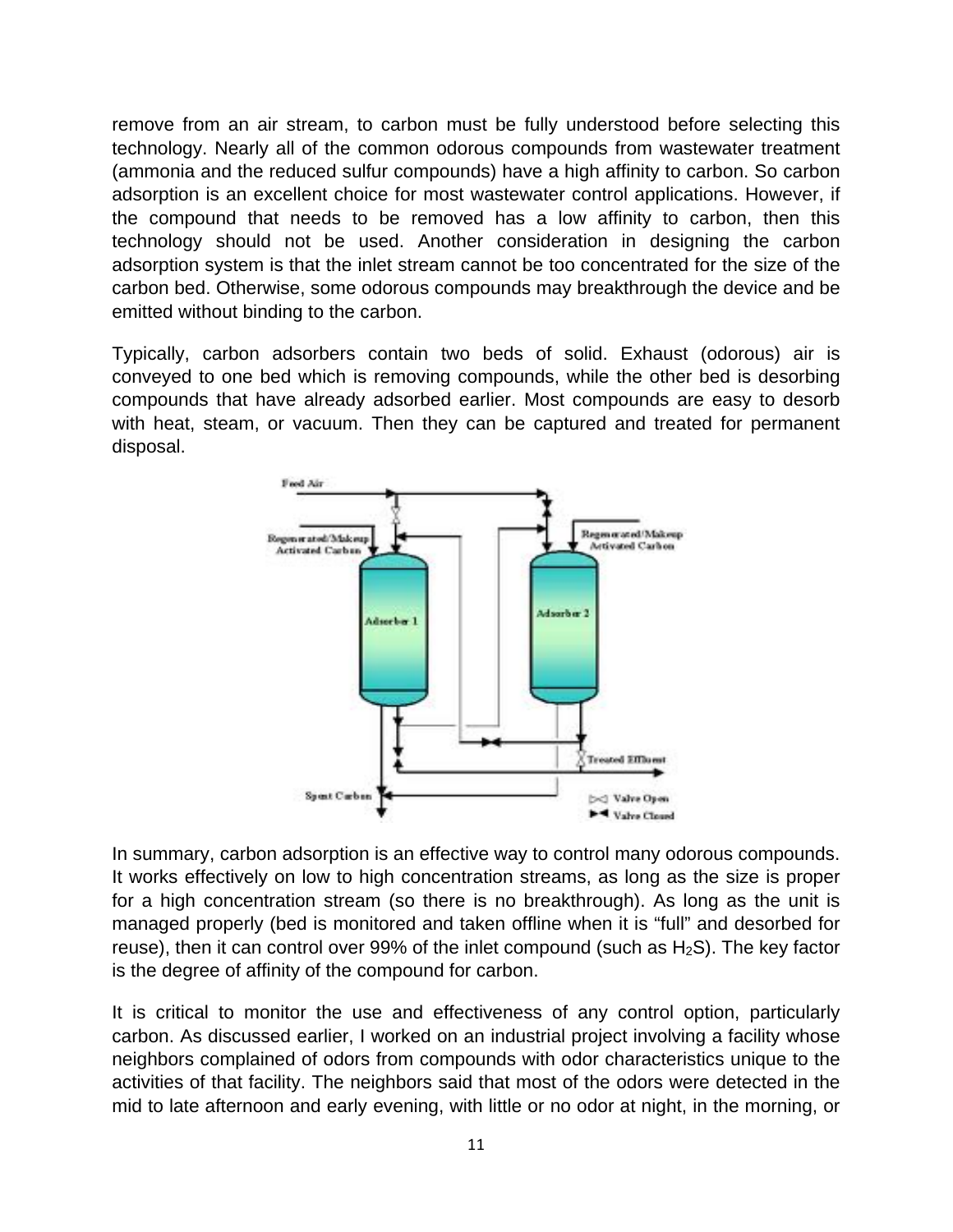at noon time. The facility denied that there was a problem because odor detection did not correlate with activities that might volatilize odorous compounds (in the morning) and because of the use of carbon canisters throughout the facility under the tall ceiling below the roof. The problem then became apparent. Because the canisters were 40 or more feet above the floor level, workers were not regularly servicing them. Because they were located right under the uninsulated roof, the immediate ceiling area would get warm due to the sun's rays (even in the winter), causing desorbtion of the adsorbed compounds all at once. As the roof is absorbing different radiation from the sun (UV, visible, IR, etc.), the energy was building up and dissipating as heat. That explained why the carbon canisters, which were absorbing pollutants throughout the morning and early afternoon, would release these compounds all at once in the afternoon or early evening. Release of all the compounds at once would lead to high concentrations emitted from the facility and exceeding their detection thresholds. While carbon adsorption is generally a good solution to odor control, it was not for this facility due to its installation design. Carbon, perhaps made the problem worse.

The other common odor control technology is absorption or wet scrubbing. Certain compounds are soluble in water, the most common scrubbant. Therefore, a welldesigned scrubber can absorb odorous compounds and take them out of the exhaust air stream. It is critical to design the scrubber to enable the maximum contact between dirty gas and scrubbant. Most scrubbers designed for wastewater odor control contain inert packing to hold up both the gas and water flows allowing more contact. Typically, a liquid film forms over the packing through which the gas must flow, thereby enabling the necessary compund to dissolve in the water.

The first concern when it comes to selecting scrubbing is whether the target odor compounds are soluble in water and just how soluble. A compound that is insoluble or weakly soluble in water, such as certain volatile organic compounds (VOCs), render scrubbing as a useless control strategy. Toluene is an example of an odorous organic compound that has a very weak solubility in water. So if toluene is the target compound, scrubbing should not be used. In the wastewater area, nearly all of the major odorous compounds are strongly water-soluble.

While water is the most common scrubbant, many odor control scrubbers mix other chemicals with the water to more effectively control the target odor compounds. For example, caustic (high  $pH$ ) water not only absorbs  $H_2S$  effectively, but also reduces its level by reacting with the sodium or potassium of the hydroxide compound of the caustic solution, and drives the H<sub>2</sub>S to its polar form causing more of it to stay in the liquid wastewater solution. At a pH of about 8, about 90% of the H<sub>2</sub>S in the solution is converted to HS<sup>-</sup> and remains in the solution. Some scrubbers are designed to use hypochlorite or other oxidizing agent to chemically modify the reduced sulfur odorous compounds to other, less or non-odorous compounds.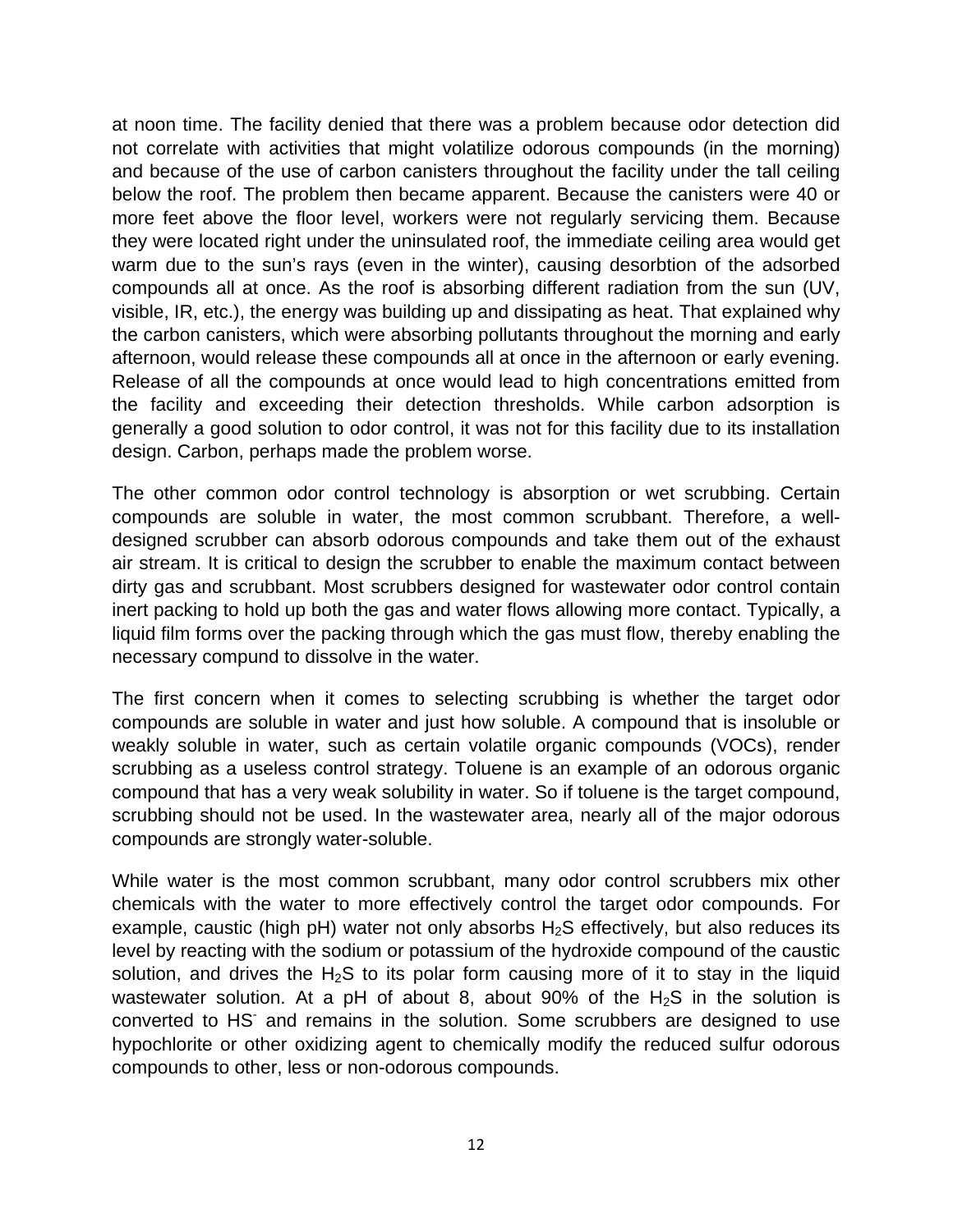

**Control Strategy and Management.** One cannot write about odor control options without a discussion about strategy implementation and management. In most other air pollution control situations, the environmental engineer needs to know to what regulatory or other emission standard the facility or process must meet, as well as the nature of the exhaust stream to be controlled, then design and test the selected strategy to meet the goals. For example, a rule states that a facility must reduce emissions of a compound to a maximum of, say, 3 lb/hr. Based on this, determine the worst-case inlet, select the proper control device, design for lower than 3 lb/hr, install, and test. If the standard is not met, great; modify the design or installation accordingly until it is met.

Things are not so simple when it comes to odor control as many odorous compounds have no regulatory limits (New York is an exception, having a state ambient air quality standard for  $H_2S$ ). First of all, as discussed earlier, for many odorous compounds the emission rate must be brought down to a very low rate, well below most common regulatory limits to ensure the odor is not detected or is quite weak in strength. Second, you have to doubly ensure that the chosen equipment is designed to meet the stringent goal, because if there is any excursion from the standard (even briefly), the public will be able to detect it and will get emotional, complain, and not trust that you know what you are doing. For that reason, many facilities controlling emissions implement redundancy by installing multiple controls for further reduction of emissions and as a backup in case one unit fails. Third, you must institute stringent management control of the odor control equipment, such as frequent or continual monitoring of key parameters (i.e., water flow rate, pH, odorous compounds coming off a carbon unit), and servicing because even one failure will be detected, thereby making you the subject of the complaints.